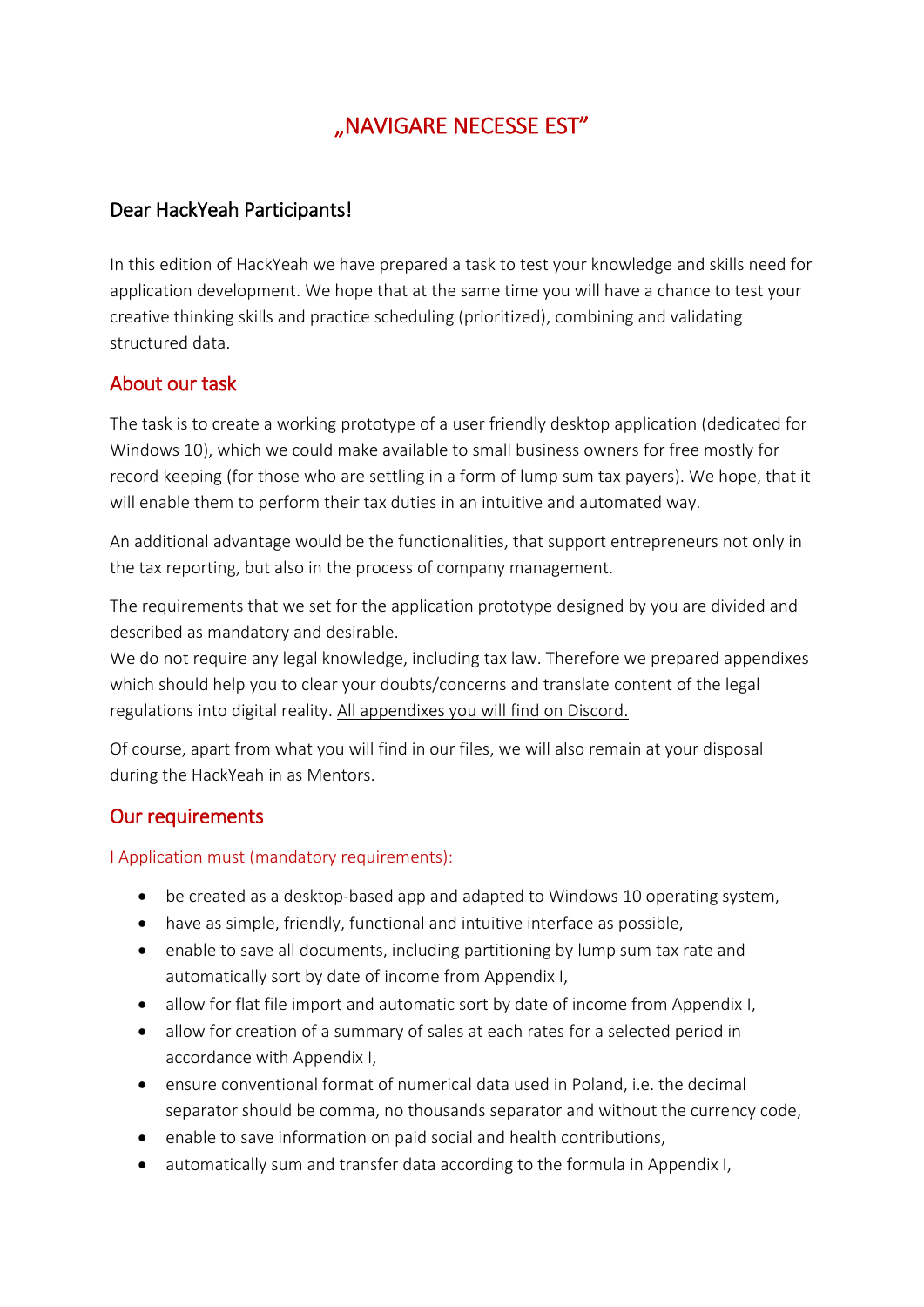- calculate the lump sum tax due for a given reporting period according to the formula in Appendix I,
- provide a real-time access to records with an option to edit and print data in an order automatically sorted by date of income from Appendix I as well as generate pdf file,
- enable generation of the Standard JPK EWP Control File for a given period in a certain logical structure [XML format] (current JPK\_EWP(2) structure in .xsd format - Revenue records – JPK\_EWP available on [www.gov.pl/web/kas/struktury-jpk\)](file:///C:/Users/GQZC/AppData/Local/Microsoft/Windows/INetCache/Content.Outlook/ZFA2NKDW/www.gov.pl/web/kas/struktury-jpk),
- ensure identification and authentication of the taxpayer when logging in,
- enable the taxpayer to define his status i.e. settling lump sum tax on a monthly basis (M) or in a quartely cycle (K) according to the formula in Appendix II,
- be compatible with WCAG 2.1 requirements,
- ensure the use of uniform, standard data formats (e.g. YYYY-MM-DD, checking correctness of data on both application and server sides)
- display necessary alerts according to Appendix II,
- archive the database and create backup copies
- enable compatibility of the interface with MF visual identification (files on Discord).

The total records for each month should take the form corresponding to the format in Appendix I.

#### II The application may allow (desirable requirements):

- creation and editing of counterparty database,
- to save additional data regarding: the amount of lump sum tax paid for the period, additions and deductions, sources of income,
- to inform about the loss of the right to pay tax as a lump sum (with the need to download application updates; annual limit for 2021 is PLN 9 030 600),
- to generate reports that are useful in the process of company management according to Appendix II as well as generate xls/xlsx file.

# Evaluation of your projects

The results of your application's prototype will be one of the elements of the overall assessment which consists of:

STEP 1

- $\bullet$  Idea 30%
- $\bullet$  Technical aspects  $-30\%$
- $\bullet$  Design–20%
- Relation to task category  $-10\%$ ,
- $\bullet$  Wow! Factor  $-10\%$

STEP 2